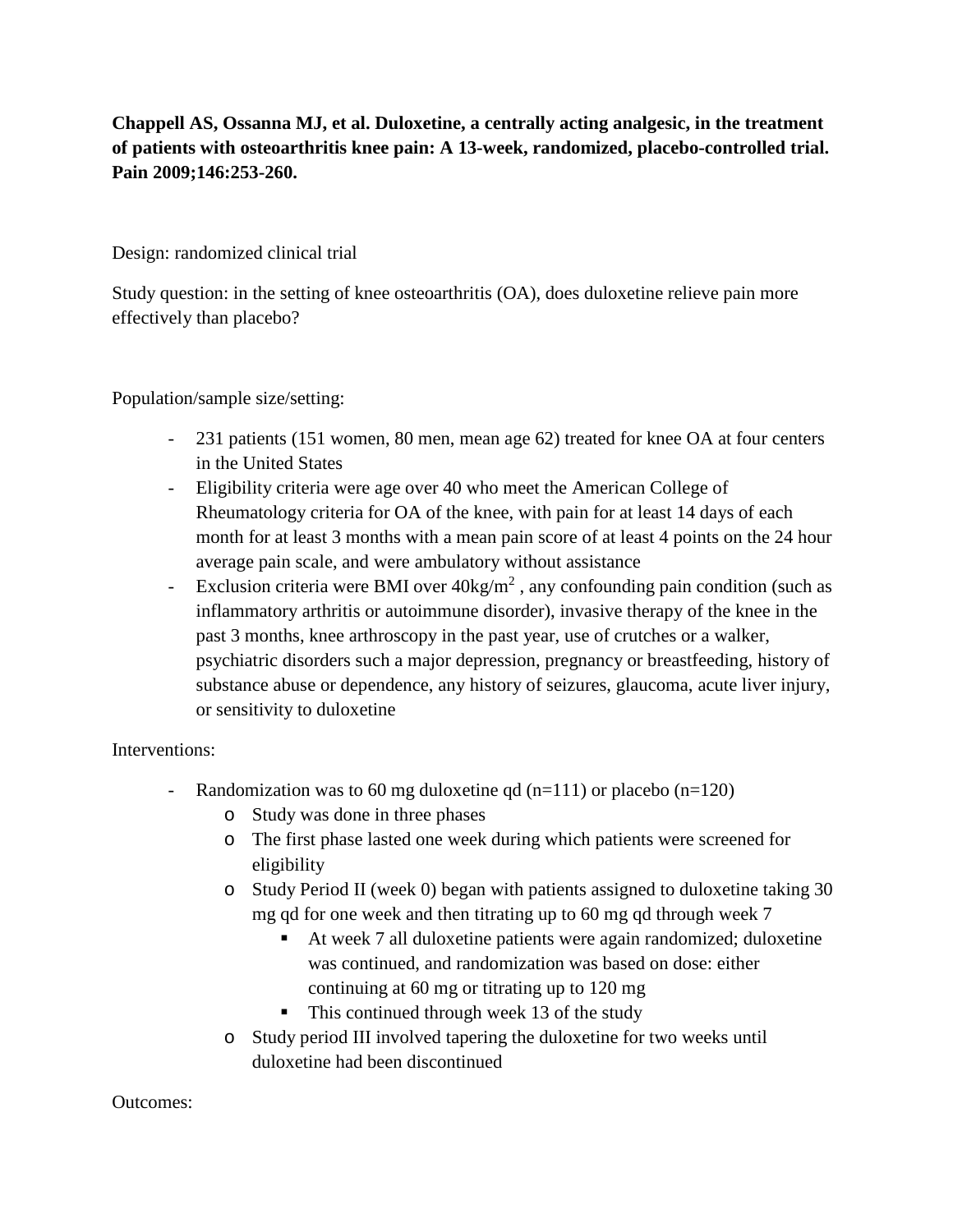- The primary outcome was the weekly mean of the 24-hour pain score for each week
- Secondary measures included perceived improvement on the Patient Global Impression of Improvement (PGI-I) and the Western Ontario and McMaster University OA Index (WOMAC) physical function subscale
- A total of 173 (74.9%) of the patients completed the study: 80% of the placebo group and 69.4% of the duloxetine group
- The pain scores decreased more in the duloxetine group than in the placebo group
	- o Pain reduction of 30% from baseline was reported in 59.3% of the duloxetine group and 44.5% of the placebo group
	- o Pain reduction of 50% from baseline was reported in 47.2% of the duloxetine group and 29.4% of the placebo group
- Secondary outcomes such as PGI-I and WOMAC also were better in the duloxetine than the placebo group
	- o Data are shown graphically rather than numerically
- Other outcome measures such as the body pain subscale of the SF-36 decreased in the duloxetine group more than in the placebo group
- 3 patients had serious adverse events (dehydration, MI, asthma, bronchitis, allergic rhinitis): 2 in the placebo group and1 in the duloxetine group
- After re-randomization at week 7, there were no differences between the 60 mg and the 120 mg doses of duloxetine; proportions of patients with 30% and with 50% pain improvement were equal between the two dosing schedules
- Groups (120 mg duloxetine, 60 mg duloxetine, and placebo) did not differ with respect to adverse events during the two week tapering phase of the study

Authors' conclusions:

- For knee OA, duloxetine is more effective than placebo for pain reduction
	- o Age appeared to influence the treatment effect: patients over 65 had a significantly greater pain decrease with duloxetine than with placebo; for patients under 65, the decrease was not seen
	- o This may have been due to the younger patients being more physically active, which could exacerbate knee pain; however, data on physical activity was not recorded, and this may have been due to chance rather than a true age effect
- The rate of dropouts was not statistically different between groups, although numerically more duloxetine than placebo patients discontinued the study

## Comments:

- The primary outcome should be presented with actual numbers (means and standard deviations), either in a table or in the text of the article; a graph is not informative enough (Figure 3 does not show error bars)